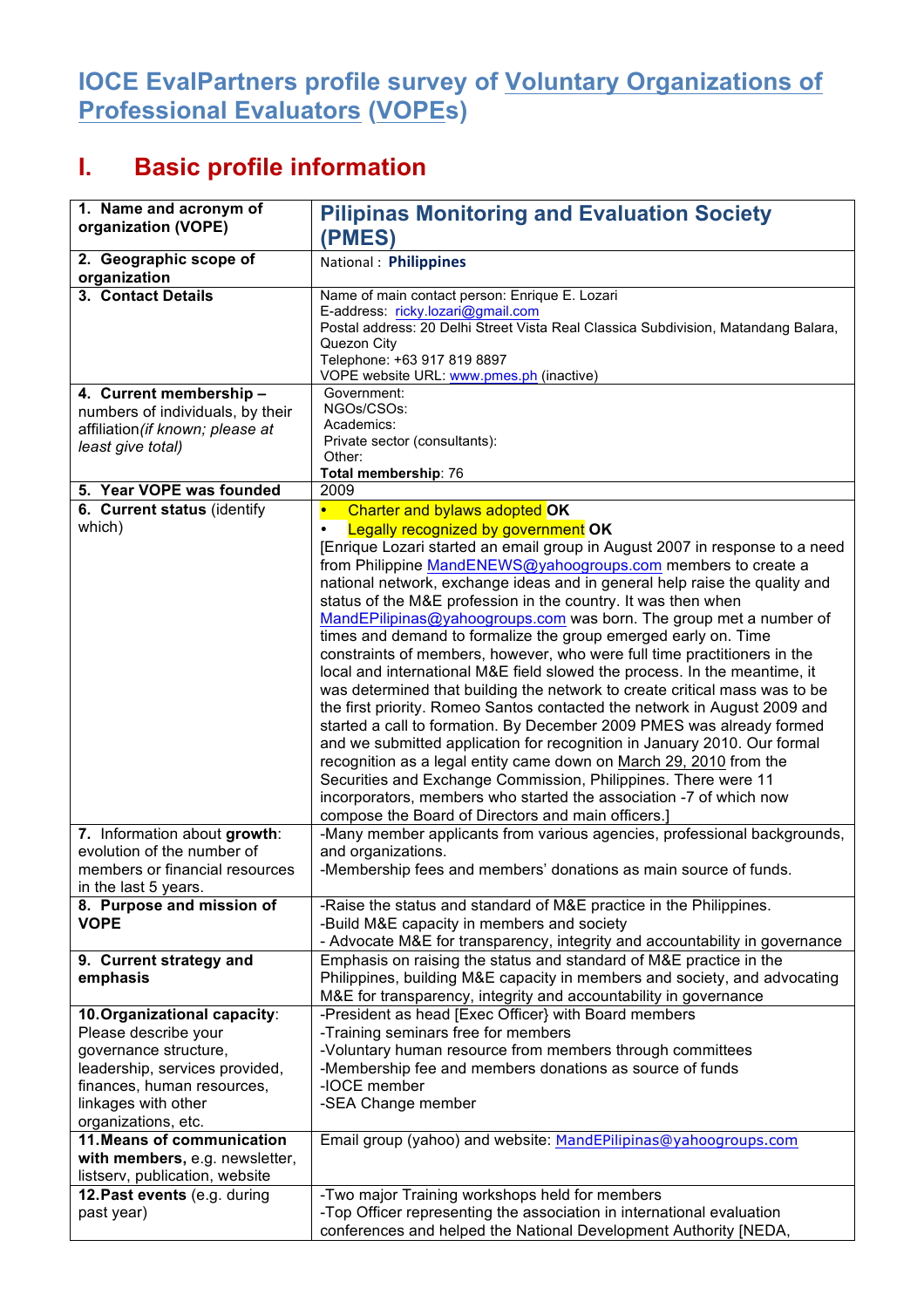|                                                                    | Philippines] design the national M&E forum held in Nov 2011.                        |
|--------------------------------------------------------------------|-------------------------------------------------------------------------------------|
| 13. Forthcoming key<br>events/conferences - dates,<br>location     | National Evaluation conference being planned since 2011 but still to<br>materialize |
| 14. Name and e-address of<br>person submitting this<br>information | Enrique E. Lozari<br>ricky.lozari@gmail.com                                         |
| 15. Date of this update                                            | October 10, 2012                                                                    |

## **II. Experience with Evaluation Capacity Building**

| 1.1 Key players are experience consultant members who have overseas<br>1. Background: Please provide<br>exposures -who did projects with JICA, ADB, WB, AusAID, CIDA,<br>a brief history of the formation of<br>USAID, etc -in the Philippines, Afghanistan, Sudan, Iraq, Timor Leste,<br>this organization (VOPE).<br>others.<br>1.1 Who were/are the key<br>1.2 Seven (7) members in the governing board<br>players?<br>1.3 The experienced members willing to mentor young members; training<br>1.2 How many members do you<br>skills of main members; the dedication of members to M&E<br>have on your governing board/<br>1.4 The challenge to sustain growth of association - fast growth becomes its<br>committee?<br>weakness. The ability of management (who themselves are time<br>1.3What are the main existing<br>constrained due to their individual professional commitments) to lead<br>strengths that your VOPE is<br>was significantly challenged by the rapid increase in members, the ever<br>trying to capitalize on?<br>developing demands of a growing heterogeneous and dynamic<br>1.4What are the main<br>membership and the personal and professional differences of members.<br>challenges that your VOPE is<br>trying to address? |  |
|--------------------------------------------------------------------------------------------------------------------------------------------------------------------------------------------------------------------------------------------------------------------------------------------------------------------------------------------------------------------------------------------------------------------------------------------------------------------------------------------------------------------------------------------------------------------------------------------------------------------------------------------------------------------------------------------------------------------------------------------------------------------------------------------------------------------------------------------------------------------------------------------------------------------------------------------------------------------------------------------------------------------------------------------------------------------------------------------------------------------------------------------------------------------------------------------------------------------------------------------------------------|--|
| 2. Organizational motivation:<br>- The low M&E capacity in many sectors of the country's society, both public<br>What were/are the driving forces<br>and private; and the need to create a national network where members can<br>of the VOPE and its historical<br>exchange ideas and in general help raise the quality and status of the M&E<br>development?<br>profession in the country.                                                                                                                                                                                                                                                                                                                                                                                                                                                                                                                                                                                                                                                                                                                                                                                                                                                                  |  |
| 3. Evaluation Capacity<br>-We do our best to promote the association and M&E through active<br>Building: What has your VOPE<br>participation of our members in M&E forums, conferences, and web-based<br>done to promote evaluation<br>activities. Also, by membership in international groups related to M&E.<br>(M&E) capacity?                                                                                                                                                                                                                                                                                                                                                                                                                                                                                                                                                                                                                                                                                                                                                                                                                                                                                                                            |  |
| 4. Context / target entities:<br>-We target policy makers, and those who make decisions in government and<br>More specifically, who are the<br>organizations.<br>-We invite members from consultancy agencies, NGOs, other professionals.<br>persons or institutions your<br>-We partner with research institutions, evaluation advocacy groups.<br>organization seeks to influence<br>(to strengthen evaluation<br>-We strengthen membership by actual training on M&E.<br>capacity)? For example:<br>4.1 Technical capacities to<br>supply quality evaluations,<br>partnering with experts,<br>local universities or others<br>to provide training for<br>members, etc.;<br>4.2 Strengthening VOPE<br>organizational capacity<br>itself;<br>4.3 Enhancing the enabling<br>environment for evaluation,<br>including strengthening the<br>demand for and use of<br>evaluations by policy<br>makers;<br>4.4 Influencing governmental<br>policiesrelated to evaluation,<br>evaluation designs and<br>implementation of M&E<br>systems, etc.<br>5. Public accountability: Is<br>Yes, through the officers of the association involved in conducting training of                                                                                                 |  |
| people and different government agencies and such as the Department of<br>your VOPE helping to<br>Labor, Commission on Women, Department of Trade and Industry,<br>strengthen oversight and                                                                                                                                                                                                                                                                                                                                                                                                                                                                                                                                                                                                                                                                                                                                                                                                                                                                                                                                                                                                                                                                  |  |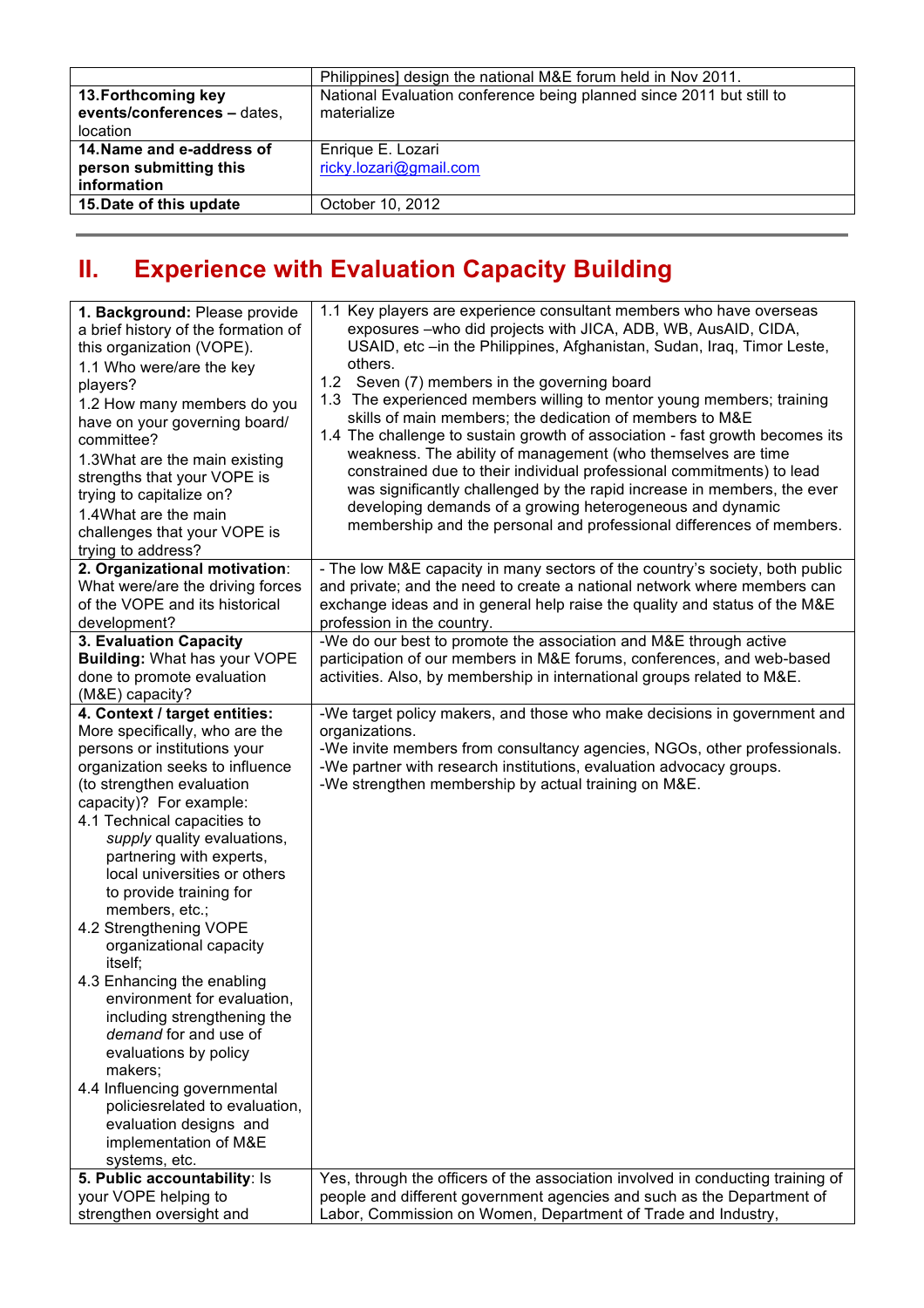| transparency of government<br>programs? If so, in what ways?<br>Can you share any success<br>stories of evaluators or others<br>promoting public accountability?                                                                                                                                                        | advocacy on building transparency, accountability, and integrity in<br>governance is advanced. The success comes in the form of enthusiasm<br>becoming heightened among different sectors such that many have<br>requested training programs - like, some departments in the Armed Forces<br>of the Philippines, Academes, Public Private Partnership, Department of<br>Social Welfare, and NGOs.                                                                                                                                                                                                                                                                                                                                                                                                                                                             |                                                          |                                                                                                                                                                                                                               |          |  |  |
|-------------------------------------------------------------------------------------------------------------------------------------------------------------------------------------------------------------------------------------------------------------------------------------------------------------------------|---------------------------------------------------------------------------------------------------------------------------------------------------------------------------------------------------------------------------------------------------------------------------------------------------------------------------------------------------------------------------------------------------------------------------------------------------------------------------------------------------------------------------------------------------------------------------------------------------------------------------------------------------------------------------------------------------------------------------------------------------------------------------------------------------------------------------------------------------------------|----------------------------------------------------------|-------------------------------------------------------------------------------------------------------------------------------------------------------------------------------------------------------------------------------|----------|--|--|
| 6. More specifically, what are<br>some of the key themes for<br>which you advocate? For<br>example, are you promoting<br>issues related to cultural<br>sensitivity, equity, social justice,<br>empowerment, transformation,<br>gender, environment, poverty?<br>If so, please describe or attach<br>relevant documents. | -Environment<br>-Industry<br>-Poverty<br>-Education<br>-Health<br>1. following link:<br>http://www.seachangecop.org/seachange/forum.aspx?g=topics&f=14<br>Topic 4: SEA Change member Mr. Romeo Santos' pre-conference<br>workshop proposal "How sound is your Theory of Change?".                                                                                                                                                                                                                                                                                                                                                                                                                                                                                                                                                                             |                                                          |                                                                                                                                                                                                                               |          |  |  |
|                                                                                                                                                                                                                                                                                                                         | A final SEA Change member making us proud is Mr. Romeo Santos of the<br>Workland M&E Institute from the Philippines<br>(http://www.worklandresearch.com/index.php). Prior to the EES Conference<br>pre-conference workshops will be organized and Mr. Santos has submitted a<br>workshop proposal with the title "How sound is your Theory of Change?<br>Building skills in developing ToC model and understanding its link with<br>rigorous evaluation and research design."                                                                                                                                                                                                                                                                                                                                                                                 |                                                          |                                                                                                                                                                                                                               |          |  |  |
|                                                                                                                                                                                                                                                                                                                         | Evaluation practitioners seem unanimous in saying that the ToC is one<br>significant part of program evaluation. It is seen as a prerequisite for a sound<br>evaluation design. In fact, it can also be argued that the concept of ToC can<br>have a big role in strategic planning during the designing of the intervention<br>itself, not just during its evaluation. However, many practitioners still find<br>difficult to understand the concept -much more develop a sound ToC given a<br>particular context of intervention. Many practitioners confuse ToC Models<br>with Results Frame or Results Framework. The existing variety of ideas,<br>nuances, and practices do not contribute much to clarity on how sound ToC<br>application bears on the strength of evaluation and the research design. This<br>workshop will attempt to fill that gap. |                                                          |                                                                                                                                                                                                                               |          |  |  |
|                                                                                                                                                                                                                                                                                                                         | The proposal can be downloaded here:<br>http://www.seachangecop.org/seachange/files/documents/2012 05 01 Wor<br>kland_MandE_and_SEA_Change_workshop_proposal.pdf                                                                                                                                                                                                                                                                                                                                                                                                                                                                                                                                                                                                                                                                                              |                                                          |                                                                                                                                                                                                                               |          |  |  |
|                                                                                                                                                                                                                                                                                                                         | We will keep you posted about all Conference developments. More<br>information can be found here:<br>http://www.ees2012.org/                                                                                                                                                                                                                                                                                                                                                                                                                                                                                                                                                                                                                                                                                                                                  |                                                          |                                                                                                                                                                                                                               |          |  |  |
|                                                                                                                                                                                                                                                                                                                         | http://www.nonie2012.org/thursday-19th-april-2012<br>2.<br>2012 NONIE MEETING Participation Apr 19-20, Rome -<br>representing PMES                                                                                                                                                                                                                                                                                                                                                                                                                                                                                                                                                                                                                                                                                                                            |                                                          |                                                                                                                                                                                                                               |          |  |  |
|                                                                                                                                                                                                                                                                                                                         | $14h -$<br>15h45                                                                                                                                                                                                                                                                                                                                                                                                                                                                                                                                                                                                                                                                                                                                                                                                                                              | <b>Mixed</b><br>methods and<br>attribution<br>challenges | <b>Chair: Margareta de Goys (UNEG/</b><br><b>UNIDO)</b><br>Panel discussion with <b>Howard</b><br>White(3ie), Romeo Santos (Pilipinas<br>Monitoring and Evaluation Society), Patricia<br><b>Rogers and Elliot Stern</b>       | Green Rd |  |  |
|                                                                                                                                                                                                                                                                                                                         |                                                                                                                                                                                                                                                                                                                                                                                                                                                                                                                                                                                                                                                                                                                                                                                                                                                               |                                                          |                                                                                                                                                                                                                               |          |  |  |
| 7. Methods: Experiences in<br>strengthening skills of individual<br>members, by (for example):<br>organizing workshops led by<br>local experts;<br>organizing webinars with<br>international speakers;                                                                                                                  |                                                                                                                                                                                                                                                                                                                                                                                                                                                                                                                                                                                                                                                                                                                                                                                                                                                               | mentoring for junior members                             | -Organizing workshops & training seminars for members' capacity building<br>-Organizing consultant teams from members of the association whenever<br>senior members get consultancy job commissions - this enables 'hands on' |          |  |  |